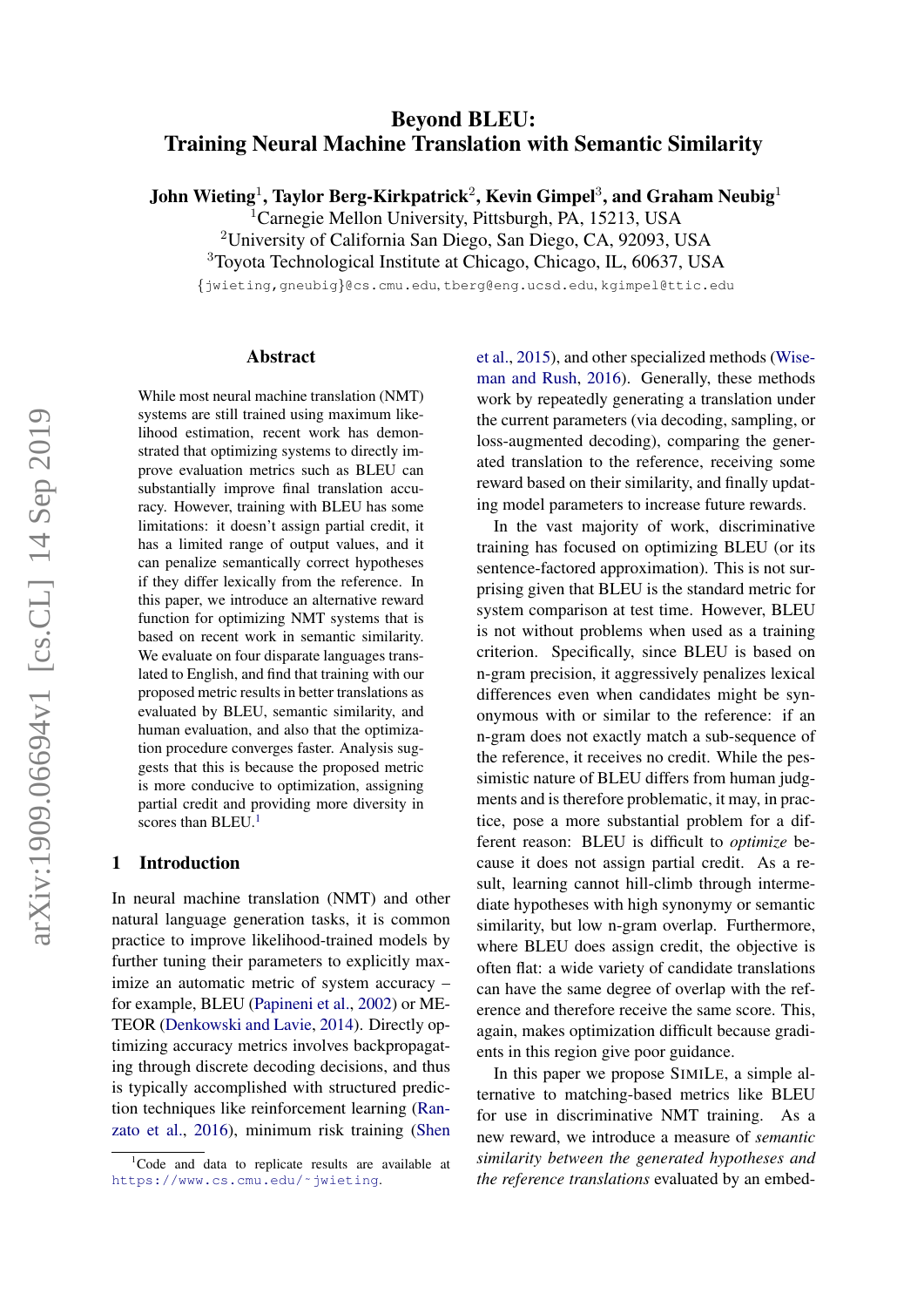ding model trained on a large external corpus of paraphrase data. Using an embedding model to evaluate similarity allows the range of possible scores to be continuous and, as a result, introduces fine-grained distinctions between similar translations. This allows for partial credit and reduces the penalties on semantically correct but lexically different translations. Moreover, since the output of SIMILE is continuous, it provides more informative gradients during the optimization process by distinguishing between candidates that would be similarly scored under matching-based metrics like BLEU. Lastly, we show in our analysis that SIMILE has an additional benefit over BLEU by translating words with heavier semantic content more accurately.

To define an exact metric, we reference the burgeoning field of research aimed at measuring semantic textual similarity (STS) between two sentences [\(Le and Mikolov,](#page-10-2) [2014;](#page-10-2) [Pham et al.,](#page-11-3) [2015;](#page-11-3) [Wieting et al.,](#page-11-4) [2016;](#page-11-4) [Hill et al.,](#page-10-3) [2016;](#page-10-3) [Conneau](#page-10-4) [et al.,](#page-10-4) [2017;](#page-10-4) [Pagliardini et al.,](#page-10-5) [2017\)](#page-10-5). Specifically, we start with the method of [Wieting and Gimpel](#page-11-5) [\(2018\)](#page-11-5), which learns paraphrastic sentence representations using a contrastive loss and a parallel corpus induced by backtranslating bitext. Wieting and Gimpel showed that simple models that average word or character trigram embeddings can be highly effective for semantic similarity. The strong performance, domain robustness, and computationally efficiency of these models make them good candidates for experimenting with incorporating semantic similarity into neural machine translation. For the purpose of discriminative NMT training, we augment these basic models with two modifications: we add a length penalty to avoid short translations, and calculate similarity by composing the embeddings of subword units, rather than words or character trigrams. We find that using subword units also yields better performance on the STS evaluations and is more efficient than character trigrams.

We conduct experiments with our new metric on the 2018 WMT [\(Bojar et al.,](#page-9-0) [2018\)](#page-9-0) test sets, translating four languages, Czech, German, Russian, and Turkish, into English. Results demonstrate that optimizing SIMILE during training results in not only improvements in the same metric during test, but also in consistent improvements in BLEU. Further, we conduct a human study to evaluate system outputs and find significant improve-

ments in human-judged translation quality for all but one language. Finally, we provide an analysis of our results in order to give insight into the observed gains in performance. Tuning for metrics other than BLEU has not (to our knowledge) been extensively examined for NMT, and we hope this paper provides a first step towards broader consideration of training metrics for NMT.

## 2 SIMILE Reward Function

Since our goal is to develop a continuous metric of sentence similarity, we borrow from a line of work focused on domain agnostic semantic similarity metrics. We motivate our choice for applying this line of work to training translation models in Section 2.1. Then in Section 2.2, we describe how we train our similarity metric (SIM), how we compute our length penalty, and how we tie these two terms together to form SIMILE.

#### 2.1 SIMILE

Our SIMILE metric is based on the sentence similarity metric of [Wieting and Gimpel](#page-11-5) [\(2018\)](#page-11-5), which we choose as a starting point because it has stateof-the-art unsupervised performance on a host of domains for semantic textual similarity.<sup>[2](#page-1-0)</sup> Being both unsupervised and domain agnostic provide evidence that the model generalizes well to unseen examples. This is in contrast to supervised methods which are often imbued with the bias of their training data.

**Model.** Our sentence encoder q averages 300 di-mensional subword unit<sup>[3](#page-1-1)</sup> embeddings to create a sentence representation. The similarity of two sentences, SIM, is obtained by encoding both with  $g$ and then calculating their cosine similarity.

Training. We follow [Wieting and Gimpel](#page-11-5) [\(2018\)](#page-11-5) in learning the parameters of the encoder q. The training data is a set S of paraphrase pairs<sup>[4](#page-1-2)</sup>

<span id="page-1-0"></span><sup>&</sup>lt;sup>2</sup>In semantic textual similarity the goal is to produce scores that correlate with human judgments on the degree to which two sentences have the same semantics. In embedding based models, including the models used in this paper, the score is produced by the cosine of the two sentence embeddings.

<span id="page-1-1"></span> $3$ We use sentencepiece which is available at <https://github.com/google/sentencepiece>. We limited the vocabulary to 30,000 tokens.

<span id="page-1-2"></span><sup>&</sup>lt;sup>4</sup>We use 16.77 million paraphrase pairs filtered from the ParaNMT corpus [\(Wieting and Gimpel,](#page-11-5) [2018\)](#page-11-5). The corpus is filtered by a sentence similarity score based on the PARAGRAM-PHRASE from [Wieting et al.](#page-11-4) [\(2016\)](#page-11-4) and word trigrams overlap, which is calculated by counting word trigrams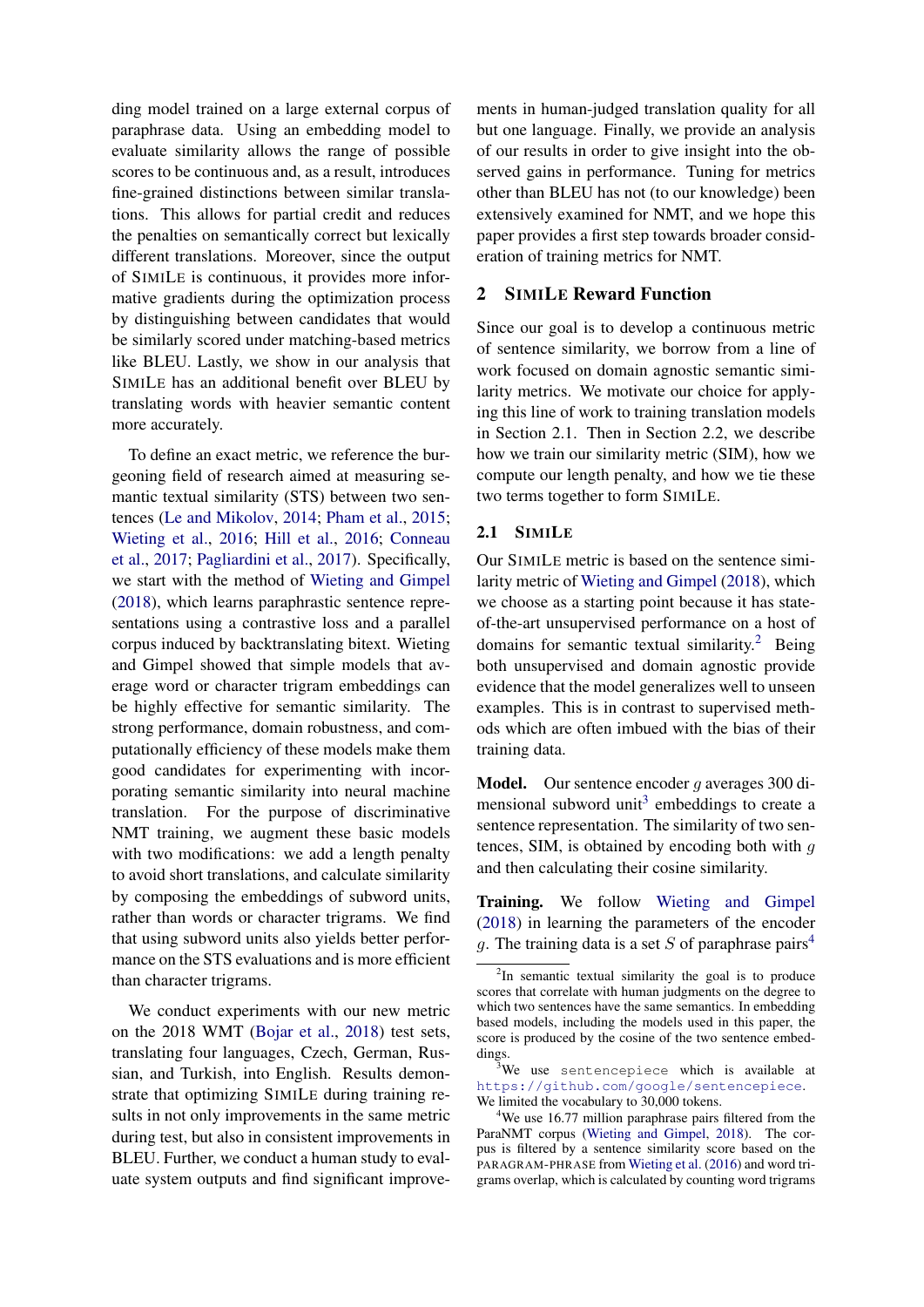<span id="page-2-2"></span>

| Model                     | 2012               | 2013 | 2014 | 2015 | 2016 |
|---------------------------|--------------------|------|------|------|------|
| SIM (300 dim.)            | 69.2               | 60.7 | 77.0 | 80.1 | 78.4 |
| <b>SIMILE</b>             | 70.1               | 59.8 | 74.7 | 79.4 | 77.8 |
| Wieting and Gimpel (2018) | $\overline{67}$ .8 | 62.7 | 77.4 | 80.3 | 78.1 |
| <b>BLEU</b>               | 58.4               | 37.8 | 55.1 | 67.4 | 61.0 |
| BLEU (symmetric)          | 58.2               | 39.1 | 56.2 | 67.8 | 61.2 |
| <b>METEOR</b>             | 53.4               | 47.6 | 63.7 | 68.8 | 61.8 |
| METEOR (symmetric)        | 53.8               | 48.2 | 65.1 | 70.0 | 62.7 |
| $STS$ $1^{st}$ Place      | 64.8               | 62.0 | 74.3 | 79.0 | 77.7 |
| STS $2^{nd}$ Place        | 63.4               | 59.1 | 74.2 | 78.0 | 75.7 |
| STS $3^{rd}$ Place        | 64.1               | 58.3 | 74.3 | 77.8 | 75.7 |

Table 1: Comparison of the semantic similarity model used in this paper (SIM) with a number of strong baselines including the model of [\(Wieting and Gimpel,](#page-11-5) [2018\)](#page-11-5) and the top 3 performing STS systems for each year. Symmetric refers to taking the average score of the metric with each sentence having a turn in the reference position.

<span id="page-2-1"></span>

| Model         | newstest2015 | newstest2016 |
|---------------|--------------|--------------|
| <b>SIM</b>    | 58.2         | 53.1         |
| <b>SIMILE</b> | 58.4         | 53.2         |
| <b>BLEU</b>   | 53.6         | 50.0         |
| <b>METEOR</b> | 58.9         | 57.2         |

Table 2: Comparison of models on machine translation quality evaluation datasets. Scores are in Spearman's  $\rho$ .

 $\langle s, s' \rangle$  and we use a margin-based loss:

$$
\ell(s, s') = \max(0, \delta - \cos(g(s), g(s'))+ \cos(g(s), g(t)))
$$

where  $\delta$  is the margin, and  $t$  is a *negative example*. The intuition is that we want the two texts to be more similar to each other than to their negative examples. To select  $t$ , we choose the most similar sentence in a collection of mini-batches called a *mega-batch*.

Finally, we note that SIM is robust to domain, as shown by its strong performance on the STS tasks which cover a broad range of domains. We note that SIM was trained primarily on subtitles, while we use news data to train and evaluate our NMT models. Despite this domain switch, we are able to show improved performance over a baseline using BLEU, providing more evidence of the robustness of this method.

Length Penalty. Our initial experiments showed that when using just the similarity metric, SIM, there was nothing preventing the model from learning to generate long sentences, often at the expense of repeating words. This is the opposite case from BLEU, where the n-gram precision is not penalized for generating too few words. Therefore, in BLEU, a brevity penalty (BP) was introduced to penalize sentences when they are shorter than the reference. The penalty is:

$$
\text{BP}(r,h) = e^{1 - \frac{|r|}{|h|}}
$$

where r is the reference and h is the generated hypothesis, with  $|r|$  and  $|h|$  their respective lengths. We experimented with modifying this penalty to only penalize generated sentences that are longer than the target (so we switch  $r$  and  $h$  in the equation). However, we found that this favored short sentences. We instead penalize a generated sentence if its length differs at all from that of the target. Therefore, our length penalty is:

$$
\text{LP}(r,h) = e^{1 - \frac{\max(|r|, |h|)}{\min(|r|, |h|)}}
$$

 $\mathbb{R}^n$  is a state

SIMILE. Our final metric, which we refer to as SIMILE, is defined as follows:

$$
SIMILE = LP(r, h)^{\alpha} SIM(r, h)
$$

In initial experiments we found that performance could be improved slightly by lessening the influence of LP, so we fix  $\alpha$  to be 0.25.

## 2.2 Motivation

There is a vast literature on metrics for *evaluating* machine translation outputs automatically (For instance, WMT metrics task papers like [Bojar et al.](#page-9-1) [\(2017\)](#page-9-1)). In this paper we demonstrate that *training* towards metrics other than BLEU has significant practical advantages in the context of NMT. While this could be done with any number of metrics, in this paper we experiment with a single semantic similarity metric, and due to resource constraints leave a more extensive empirical comparison of other evaluation metrics to future work. That said, we designed SIMILE as a semantic similarity model with high accuracy, domain robustness, and computational efficiency to be used in minimum risk training for machine translation.<sup>[5](#page-2-0)</sup>

While semantic similarity is not an exact replacement for measuring machine translation

in the reference and translation, then dividing the number of shared trigrams by the total number in the reference or translation, whichever has fewer. These form a balance between semantic similarity (similarity score) and diversity (trigram overlap). We kept all sentences in ParaNMT with a similarity score  $> 0.5$  and a trigram overlap score  $\leq 0.2$ . Recently, in [\(Wieting et al.,](#page-11-6) [2019\)](#page-11-6) it has been shown that strong performance on semantic similarity tasks can also be achieved using bitext directly without the need for backtranslation.

<span id="page-2-0"></span><sup>5</sup> SIMILE, including time to segment the sentence, is about 20 times faster than METEOR when code is executed on a GPU (NVIDIA GeForce GTX 1080).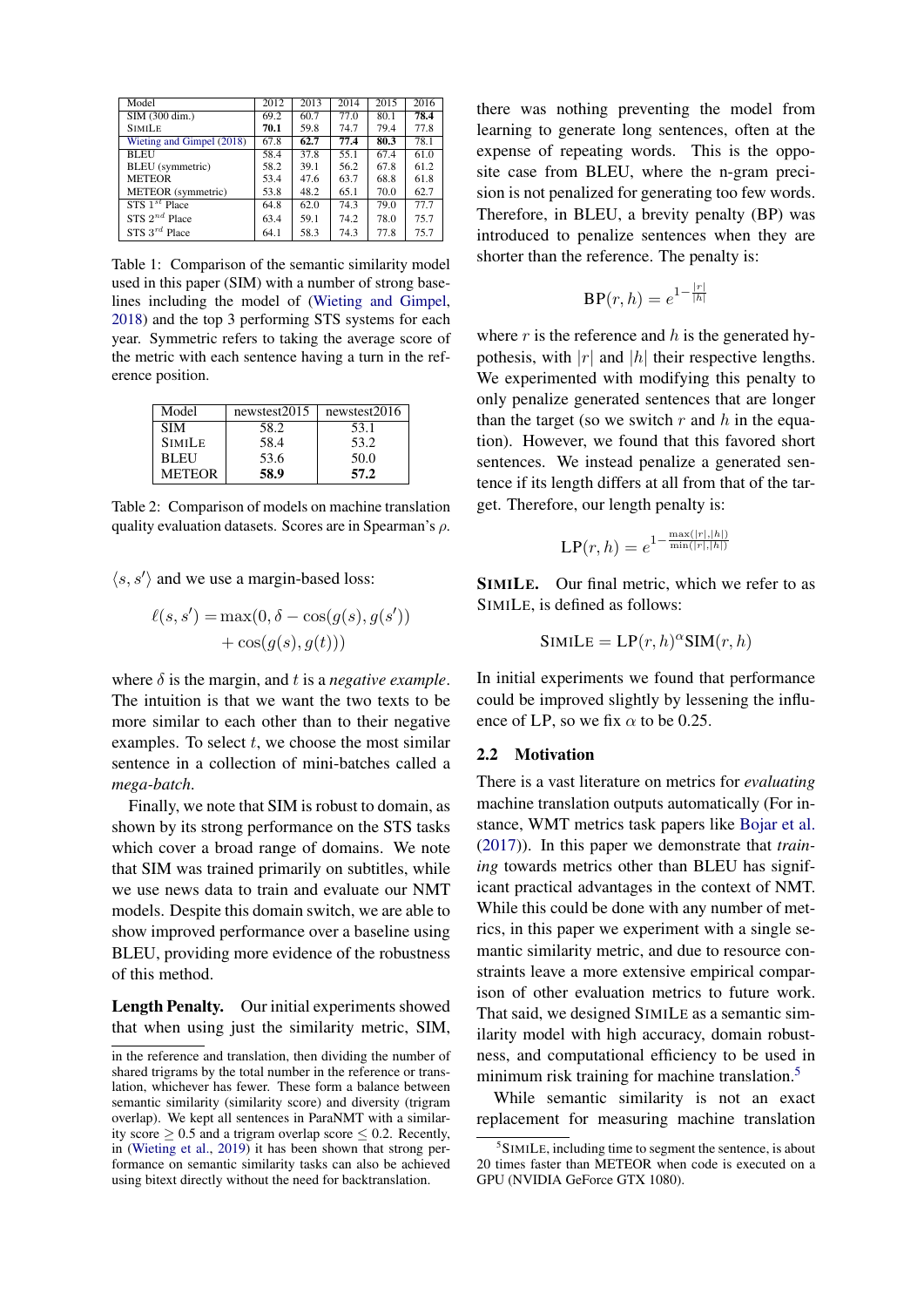quality, we argue that it serves as a decent proxy at least as far as minimum risk training is concerned. To test this, we compare the similarity metric term in SIMILE (SIM) to BLEU and METEOR on two machine quality datasets<sup>[6](#page-3-0)</sup> and report their correlation with human judgments in Table [2.](#page-2-1) Machine translation quality measures account for more than semantics as they also capture other factors like fluency. A manual error analysis and the fact that the machine translation correlations in Table [2](#page-2-1) are close, but the semantic similarity correlations<sup>[7](#page-3-1)</sup> in Table [1](#page-2-2) are not, suggest that the difference between METEOR and SIM largely lies in fluency. However, not capturing fluency is something that can be ameliorated by adding a down-weighted maximum-likelihood (MLE) loss to the minimum risk loss. This was done by [Edunov et al.](#page-10-6) [\(2018\)](#page-10-6), and we use this in our experiments as well.

## <span id="page-3-3"></span>3 Machine Translation Preliminaries

Architecture. Our model and optimization procedure are based on prior work on structured prediction training for neural machine translation [\(Edunov et al.,](#page-10-6) [2018\)](#page-10-6) and are implemented in Fairseq.<sup>[8](#page-3-2)</sup> Our architecture follows the paradigm of an encoder-decoder with soft attention [\(Bah](#page-9-2)[danau et al.,](#page-9-2) [2015\)](#page-9-2) and we use the same architecture for each language pair in our experiments. We use gated convolutional encoders and decoders [\(Gehring et al.,](#page-10-7) [2017\)](#page-10-7). We use 4 layers for the encoder and 3 for the decoder, setting the hidden state size for all layers to 256, and the filter width of the kernels to 3. We use byte pair encoding [\(Sennrich et al.,](#page-11-7) [2015\)](#page-11-7), with a vocabulary size of 40,000 for the combined source and target vocabulary. The dimension of the BPE embeddings is set to 256.

Objective Functions. Following [\(Edunov](#page-10-6) [et al.,](#page-10-6) [2018\)](#page-10-6), we first train models with

<span id="page-3-2"></span><sup>8</sup><https://github.com/pytorch/fairseq>

maximum-likelihood with label-smoothing  $(\mathcal{L}_{\text{TokLS}})$  [\(Szegedy et al.,](#page-11-8) [2016;](#page-11-8) [Pereyra et al.,](#page-10-8) [2017\)](#page-10-8). We set the confidence penalty of label smoothing to be 0.1. Next, we fine-tune the model with a weighted average of minimum risk training  $(\mathcal{L}_{Risk})$  [\(Shen et al.,](#page-11-1) [2015\)](#page-11-1) and  $(\mathcal{L}_{TokLS})$ , where the expected risk is defined as:

$$
\mathcal{L}_{Risk} = \sum_{\mathbf{u} \in \mathcal{U}(\mathbf{x})} cost(\mathbf{t}, \mathbf{u}) \frac{p(\mathbf{u}|\mathbf{x})}{\sum_{\mathbf{u'} \in \mathcal{U}(\mathbf{x})} p(\mathbf{u'}|\mathbf{x})}
$$

where **u** is a candidate hypothesis,  $U(x)$  is a set of candidate hypotheses, and t is the reference. Therefore, our fine-tuning objective becomes:

$$
\mathcal{L}_{\text{Weighted}} = \gamma \mathcal{L}_{\text{TokLS}} + (1 - \gamma) \mathcal{L}_{\text{Risk}}
$$

We tune  $\gamma$  from the set  $\{0.2, 0.3, 0.4\}$  in our experiments. In minimum risk training, we aim to minimize the expected cost. In our case that is  $1 - BLEU(t, h)$  or  $1 - SIMILE(t, h)$  where t is the target and  $h$  is the generated hypothesis. As is commonly done, we use a smoothed version of BLEU by adding 1 to all  $n$ -gram counts except unigram counts. This is to prevent BLEU scores from being overly sparse [\(Lin and Och,](#page-10-9) [2004\)](#page-10-9). We generate candidates for minimum risk training from n-best lists with 8 hypotheses and do not include the reference in the set of candidates.

Optimization. We optimize our models using Nesterov's accelerated gradient method [\(Sutskever et al.,](#page-11-9) [2013\)](#page-11-9) using a learning rate of 0.25 and momentum of 0.99. Gradients are renormalized to norm 0.1 [\(Pascanu et al.,](#page-10-10) [2012\)](#page-10-10). We train the  $\mathcal{L}_{\text{TokLS}}$  objective for 200 epochs and the combined objective,  $\mathcal{L}_{Weighted}$ , for 10. Then for both objectives, we anneal the learning rate by reducing it by a factor of 10 after each epoch until it falls below  $10^{-4}$ . Model selection is done by selecting the model with the lowest validation loss on the validation set. To select models across the different hyperparameter settings, we chose the model with the highest performance on the validation set for the evaluation being considered.

#### 4 Experiments

#### 4.1 Data

Training models with minimum risk is expensive, but we wanted to evaluate in a difficult, realistic setting using a diverse set of languages. Therefore, we experiment on four language pairs: Czech

<span id="page-3-0"></span><sup>6</sup>We used the segment level data from newstest2015 and newstest2016 available at [http://statmt.org/](http://statmt.org/wmt18/metrics-task.html) [wmt18/metrics-task.html](http://statmt.org/wmt18/metrics-task.html). The former contains 7 language pairs and the latter 5.

<span id="page-3-1"></span><sup>&</sup>lt;sup>7</sup>Evaluation is on the SemEval Semantic Textual Similarity (STS) datasets from 2012-2016 [\(Agirre et al.,](#page-9-3) [2012,](#page-9-3) [2013,](#page-9-4) [2014,](#page-9-5) [2015,](#page-9-6) [2016\)](#page-9-7). In the SemEval STS competitions, teams create models that need to work well on domains both represented in the training data and hidden domains revealed at test time. Our model and those of [Wieting and Gimpel](#page-11-5) [\(2018\)](#page-11-5), in contrast to the best performing STS systems, do not use any manually-labeled training examples nor any other linguistic resources beyond the ParaNMT corpus [\(Wieting and Gimpel,](#page-11-5) [2018\)](#page-11-5).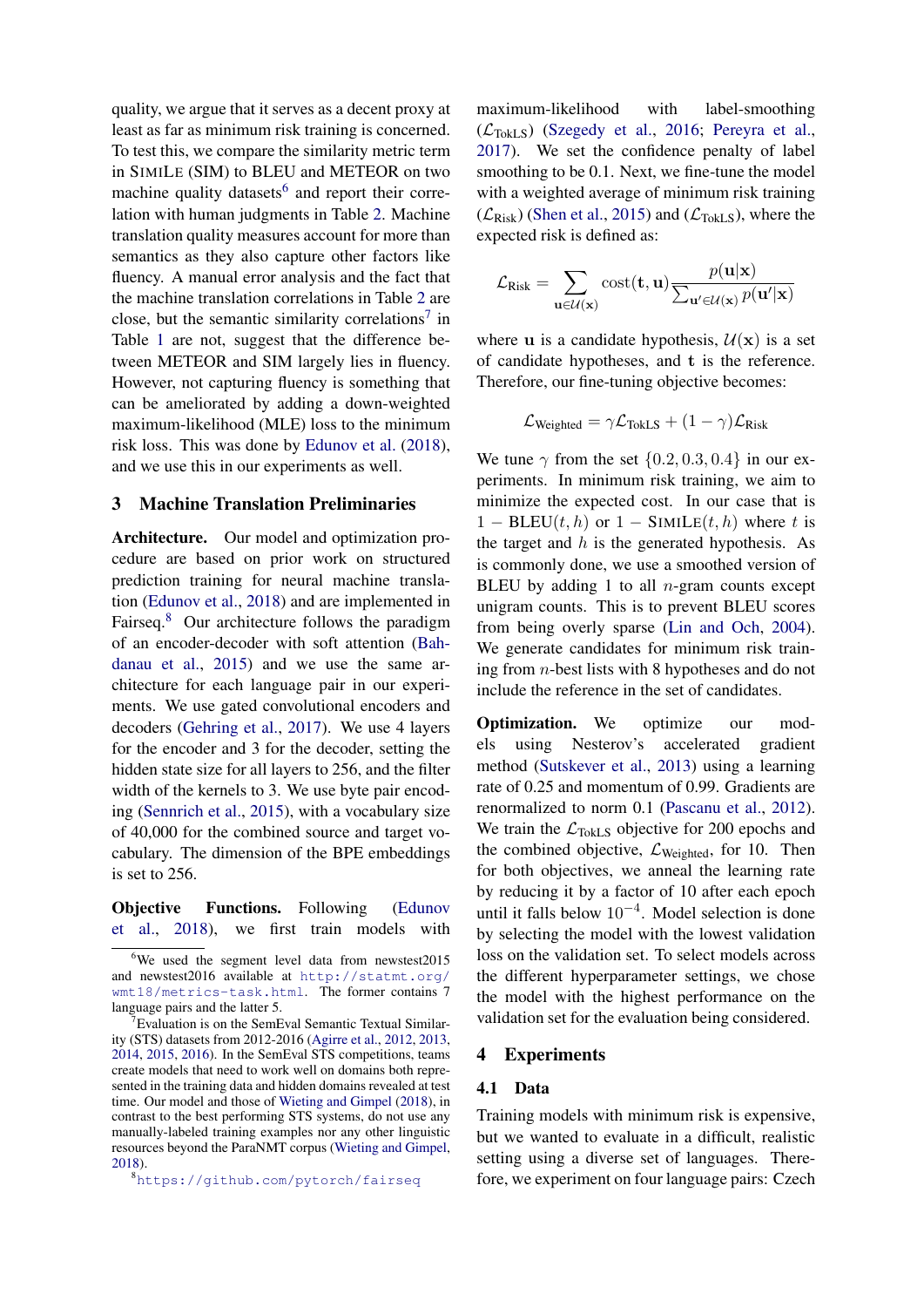| Lang.     | Train   | Valid | Test  |
|-----------|---------|-------|-------|
| $cs - en$ | 218.384 | 6.004 | 2.983 |
| de-en     | 284.286 | 7,147 | 2.998 |
| ru-en     | 235,159 | 7,231 | 3.000 |
| tr-en     | 207,678 | 7.008 | 3.000 |

Table 3: Number of sentence pairs in the training/validation/test sets for all four languages.

(cs-en), German (de-en), Russian (ru-en), and Turkish  $(tr-en)$  translating to English (en). For training data, we use News Commentary  $v13<sup>9</sup>$  $v13<sup>9</sup>$  $v13<sup>9</sup>$ provided by WMT [\(Bojar et al.,](#page-9-0) [2018\)](#page-9-0) for  $cs$ -en, de-en, and ru-en. For training the Turkish system, we used the WMT 2018 parallel data which consisted of the SETIMES $2^{10}$  $2^{10}$  $2^{10}$  corpus. The validation and development sets for de-en, cs-en, and ru-en were the WMT 2016 and WMT 2017 validation sets. For  $tr-en$ , the validation set was the WMT 2016 validation set and the WMT 2017 validation and test sets. Test sets for each language were the official WMT 2018 test sets.

## 4.2 Automatic Evaluation

We first use corpus-level BLEU and the corpus average SIM score to evaluate the outputs of the different experiments. It is important to note that in this case, SIM is not the same as SIMILE. SIM is only the semantic similarity component of SIM-ILE and therefore lacks the length penalization term. We used this metric to estimate the degree to which the semantic content of a translation and its reference overlap. When evaluating semantic similarity, we find that SIM outperforms SIMILE marginally as shown in Table [1.](#page-2-2)

We compare systems trained with 4 objectives:

- MLE: Maximum likelihood with label smoothing
- BLEU: Minimum risk training with 1-BLEU as the cost
- SIMILE: Minimum risk training with 1-SIMILE as the cost
- Half: Minimum risk training with a new cost that is half BLEU and half SIMILE: 1 − 1  $\frac{1}{2}$ (BLEU + SIMILE)

The results are shown in Table [4.](#page-5-0) From the table, we see that using SIMILE performs the best

when using BLEU and SIM as evaluation metrics for all four languages. It is interesting that using SIMILE in the cost leads to larger BLEU improvements than using BLEU alone, the reasons for which we examine further in the following sections. It is important to emphasize that increasing BLEU was not the goal of our proposed method, human evaluations were our target, but this is a welcome surprise. Similarly, using BLEU as the cost function leads to large gains in SIM, though these gains are not as large as when using SIMILE in training.

## 4.3 Human Evaluation

We also perform human evaluation, comparing MLE training with minimum risk training using SIMILE and BLEU as costs. We selected 200 sentences along with their translation from the respective test sets of each language. The sentences were selected nearly randomly with the only constraints that they be between 3 and 25 tokens long and also that the outputs for SIMILE and BLEU were not identical. The translators then assigned a score from 0-5 based on how well the translation conveyed the information contained in the reference.[11](#page-4-2)

From the table, we see that minimum risk training with SIMILE as the cost scores the highest across all language pairs except Turkish. Turkish is also the language with the lowest test BLEU (See Table [4\)](#page-5-0). An examination of the humanannotated outputs shows that in Turkish (unlike the other languages) repetition was a significant problem for the SIMILE system in contrast to MLE or BLEU. We hypothesize that one weakness of SIMILE may be that it needs to start with some minimum level of translation quality in order to be most effective. The biggest improvement over BLEU is on de-en and ru-en, which have the highest MLE BLEU scores in Table [4](#page-5-0) which further lends credence to this hypothesis.

## 5 Quantitative Analysis

We next analyze our model using the validation set of the de-en data unless stated otherwise. We chose this dataset for the analysis since it had the highest MLE BLEU scores of the languages studied.

<span id="page-4-0"></span><sup>9</sup>[http://data.statmt.org/wmt18/](http://data.statmt.org/wmt18/translation-task/training-parallel-nc-v13.tgz) [translation-task/training-parallel-nc](http://data.statmt.org/wmt18/translation-task/training-parallel-nc-v13.tgz)[v13.tgz](http://data.statmt.org/wmt18/translation-task/training-parallel-nc-v13.tgz)

<span id="page-4-1"></span><sup>10</sup>[http://opus.lingfil.uu.se/SETIMES2.](http://opus.lingfil.uu.se/SETIMES2.php) [php](http://opus.lingfil.uu.se/SETIMES2.php)

<span id="page-4-2"></span> $11$ Wording of the evaluation is available in Section [A.1.](#page-9-8)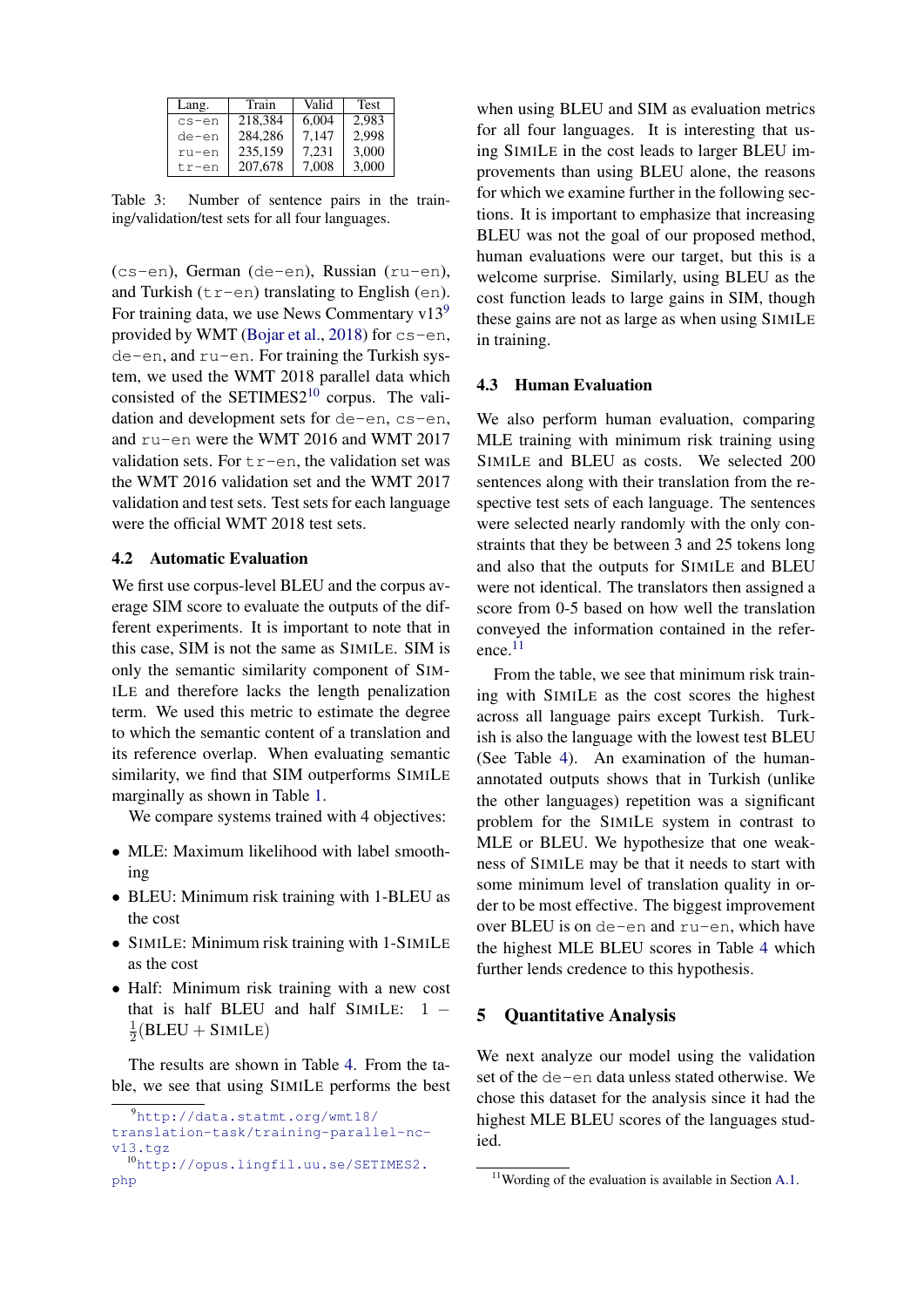<span id="page-5-0"></span>

|               |                           | de-en                     | cs-en                     |                           | ru-en                     |                           | tr-en                     |                    |
|---------------|---------------------------|---------------------------|---------------------------|---------------------------|---------------------------|---------------------------|---------------------------|--------------------|
| Model         | <b>BLEU</b>               | <b>SIM</b>                | <b>BLEU</b>               | <b>SIM</b>                | <b>BLEU</b>               | <b>SIM</b>                | <b>BLEU</b>               | <b>SIM</b>         |
| MLE           | 27.52                     | 76.19                     | 17.02                     | 67.55                     | 17.92                     | 69.13                     | 14.47                     | 65.97              |
| <b>BLEU</b>   | $27.92^{\ddagger}$        | $76.28^{\ddagger}$        | $17.38^{\ddagger}$        | $67.87^{\ddagger}$        | 17.97                     | $69.29$ <sup>1</sup>      | $15.10^{\ddagger}$        | $66.53^{\ddagger}$ |
| <b>SIMILE</b> | $28.56^{\dagger\ddagger}$ | $77.52^{\dagger\ddagger}$ | $17.60^{\dagger\ddagger}$ | $68.89^{\dagger\ddagger}$ | $18.44^{\dagger\ddagger}$ | $70.69^{\dagger}$         | $15.47^{\dagger\ddagger}$ | $67.76^{\dagger}$  |
| Half          | $28.25^{\dagger\ddagger}$ | $76.92^{\dagger\ddagger}$ | $17.52^{\dagger\ddagger}$ | $68.26^{\dagger\ddagger}$ | $18.26^{\dagger\ddagger}$ | $70.32^{\dagger\ddagger}$ | $15.40^{\dagger}$         | $67.14^{\dagger}$  |

Table 4: Results on translating four languages to English for MLE, BLEU, SIMILE and Half. † denotes statistical significance ( $p < 0.05$ ) over BLEU and  $\ddagger$  denotes statistical significance over MLE. Statistical significance was computed using paired bootstrap resampling [\(Koehn,](#page-10-11) [2004\)](#page-10-11).

|           | Avg. Score |             |                          |  |  |  |
|-----------|------------|-------------|--------------------------|--|--|--|
| Lang.     | MLE.       | <b>BLEU</b> | <b>SIMILE</b>            |  |  |  |
| $cs - en$ | 0.98       | 0.90        | $1.02^{\dagger}$         |  |  |  |
| de-en     | 0.93       | 0.85        | $1.00^{\dagger}$         |  |  |  |
| ru-en     | 1.22.      | 1.21        | $1.31^{\dagger\ddagger}$ |  |  |  |
| tr-en     | $0.98*$    | $1.03*$     | 0.78                     |  |  |  |

Table 5: Average human ratings on 200 sentences from the test set for each of the respective languages. † denotes statistical significance ( $p < 0.05$ ) over BLEU, except for the case of cs-en, where  $p = 0.06$ .  $\ddagger$ denotes statistical significance over MLE, and \* denotes statistical significance over SIMILE. Statistical significance was computed using paired bootstrap resampling.

## 5.1 Partial Credit

We analyzed the distribution of the cost function for both SIMILE and BLEU on the de-en validation set before any fine-tuning. Again, using an n-best list size of 8, we computed the cost for all generated translations and plotted their histogram in Figure [1.](#page-5-1) The plots show that the distribution of scores for SIMILE and BLEU are quite different. Both distributions are not symmetrical Gaussian, however the distribution of BLEU scores is significantly more skewed with much higher costs. This tight clustering of costs provides less information during training.

Next, for all  $n$ -best lists, we computed all differences between scores of the hypotheses in the beam. Therefore, for a beam size of 8, this results in 28 different scores. We found that of the 86,268 scores, the difference between scores in an  $n$ -best list is  $\geq 0$  99.0% of the time for SIMILE, but 85.1% of the time for BLEU. The average difference is 4.3 for BLEU and 4.8 for SIMILE, showing that SIMILE makes finer grained distinctions among candidates.

#### 5.2 Validation Loss

We next analyze the validation loss during training of the de-en model for both using SIMILE and BLEU as costs. We use the hyperparameters

<span id="page-5-1"></span>

Figure 1: Distribution of scores for SIMILE and BLEU.

of the model with the highest BLEU on the validation set for model selection. Since the distributions of costs vary significantly between SIMILE and BLEU, with BLEU having much higher costs on average, we compute the validation loss with respect to both cost functions for each of the two models.

In Figure [2,](#page-6-0) we plot the risk objective for the first 10 epochs of training. In the top plot, we see that the risk objective for both BLEU and SIMILE decreases much faster when using SIM-ILE to train than BLEU. The expected BLEU also reaches a significantly lower value on the validation set when training with SIMILE. The same trend occurs in the lower plot, this time measuring the expected SIMILE cost on the validation set.

From these plots, we see that optimizing with SIMILE results in much faster training. It also reaches a lower validation loss, and from Table [4,](#page-5-0) we've already shown that the SIMILE and BLEU on the test set are higher for models trained with SIMILE. To hammer home the point at how much faster the models trained with SIMILE reach better performance, we evaluated after just 1 epoch of training and found that the model trained with BLEU had SIM/BLEU scores of 86.71/27.63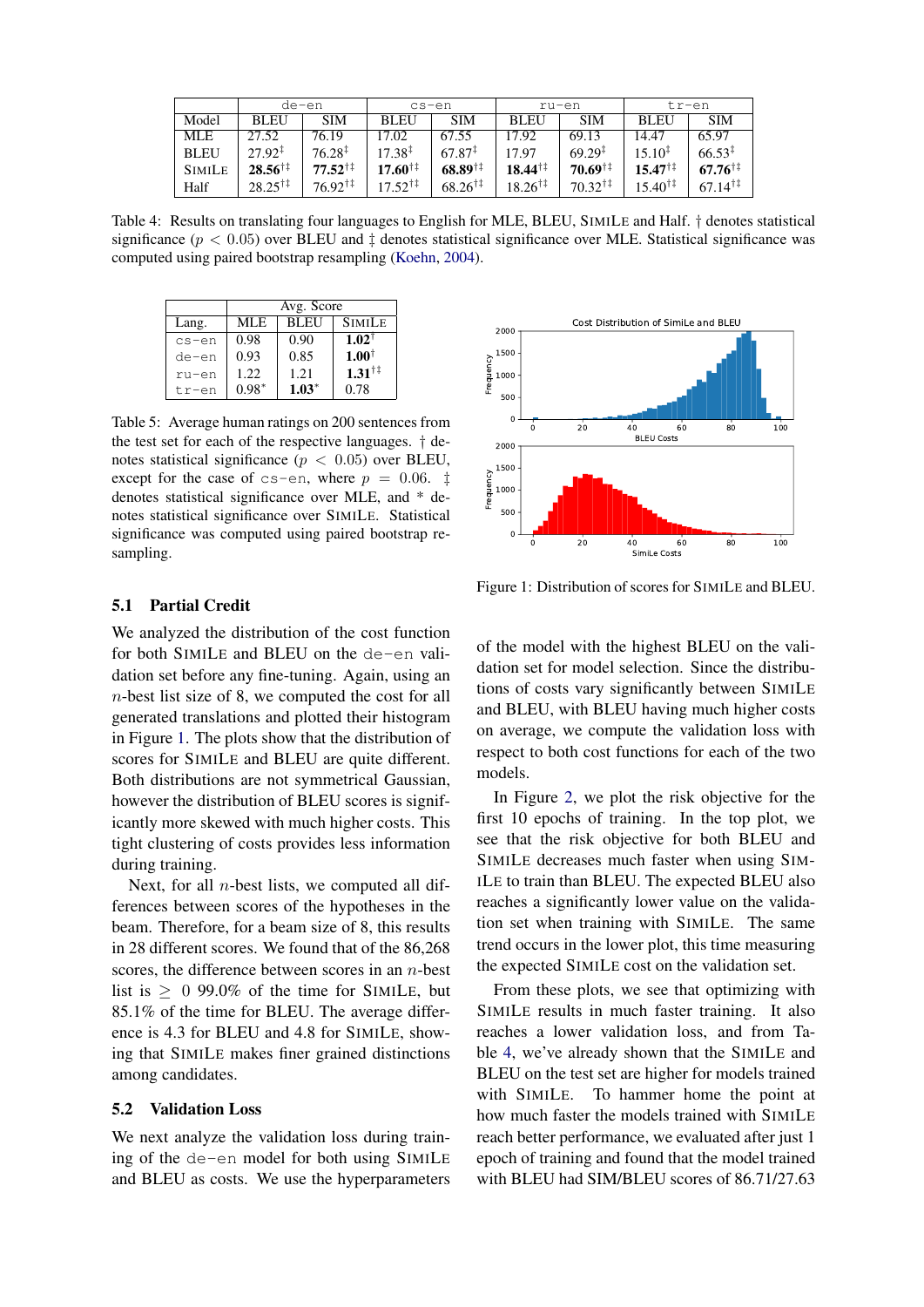<span id="page-6-0"></span>

Figure 2: Validation loss comparison for SIMILE and BLEU. The top plot shows the expected BLEU cost when training with BLEU and SIMILE. The bottom plot shows the expected SIMILE cost when training with BLEU and SIMILE.

<span id="page-6-1"></span>

Figure 3: The relationship between *n*-best list size and performance as measured by average SIM score or corpus-level BLEU when training using SIMILE or BLEU as a cost.

while the model trained with SIMILE had scores of 87.14/28.10. A similar trend was observed in the other language pairs as well, where the validation curves show a much larger drop-off after a single epoch when training with SIMILE than with BLEU.

#### 5.3 Effect of n-best List Size

As mentioned in Section [3,](#page-3-3) we used an  $n$ -best list size of 8 in our minimum risk training experiments. In this section, we train de-en translation models with various  $n$ -best list sizes and investigate the relationship between beam size and test set performance when using SIMILE or BLEU as a cost. We hypothesize that since BLEU is not

<span id="page-6-3"></span>

| Lang./Bucket  | cs-en $\Delta$ | de-en $\Delta$ | ru-en $\Delta$ | tr-en $\Delta$ | Avg. |
|---------------|----------------|----------------|----------------|----------------|------|
|               | 0.1            | 0.8            | 0.2            | 0.1            | 0.30 |
| $2 - 5$       | 1.2            | 0.6            | 0.0            | 0.2            | 0.50 |
| $6 - 10$      | 0.4            | 0.7            | 1.4            | $-0.3$         | 0.55 |
| 11-100        | 0.2            | 0.6            | 0.6            | 0.4            | 0.45 |
| 101-1000      | $-0.3$         | 0.3            | 0.4            | 0.2            | 0.15 |
| $1001+$       | $-0.2$         | 0.5            | 0.4            | $-0.0$         | 0.08 |
| DET           | 0.1            | $-0.1$         | 0.7            | $-0.5$         | 0.03 |
| <b>PRON</b>   | 0.6            | $-0.3$         | 0.1            | 0.9            | 0.33 |
| <b>PREP</b>   | 0.2            | $-0.3$         | 0.5            | 0.5            | 0.24 |
| <b>CONJ</b>   | 0.1            | 1.1            | 0.3            | $-0.5$         | 0.27 |
| <b>PUNCT</b>  | $-0.4$         | 1.3            | 0.8            | $-0.4$         | 0.34 |
| <b>NUM</b>    | 0.6            | 2.2            | 1.8            | 1.3            | 1.48 |
| <b>SYM</b>    | 0.3            | 3.6            | 4.4            | 1.7            | 2.50 |
| <b>INTJ</b>   | 3.2            | $-1.1$         | 3.2            | $-2.6$         | 0.66 |
| <b>VERB</b>   | 0.2            | 0.3            | 0.0            | 0.0            | 0.13 |
| ADJ           | 0.2            | 0.7            | 0.3            | $-0.2$         | 0.25 |
| ADV           | $-0.2$         | 0.1            | 0.8            | 0.7            | 0.34 |
| <b>NOUN</b>   | 0.3            | 1.1            | 0.8            | 0.4            | 0.63 |
| <b>PRNOUN</b> | 0.5            | 1.2            | 0.6            | 0.4            | 0.65 |

Table 6: Difference in F1 score for various buckets of words. The values in the table are the difference between the F1 obtained when training using SIMILE and when training using BLEU (positive values means SIMILE had a higher F1). The first part of the table shows F1 scores across bins defined by word frequency on the test set. So words appearing only 1 time are in the first row, between 2-5 times are in the second row, etc. The next part of the table buckets words by coarse part-of-speech tags.

as fine-grained a metric as SIMILE, expanding the number of candidates would close the gap between BLEU and SIMILE as BLEU would have access to a more candidates with more diverse scores. The results of our experiment on the are shown in Figure [3](#page-6-1) and show that models trained with SIMILE actually improve in BLEU and SIM more significantly as n-best list size increases. This is possibly due to small *n*-best sizes inherently upperbounding performance regardless of training metric, and SIMILE being a better measure overall when the *n*-best is sufficiently large to learn.

#### 5.4 Lexical F1

We next attempt to elucidate exactly which parts of the translations are improving due to using SIMILE cost compared to using BLEU. We compute the F1 scores for target word types based on their frequency and their coarse part-of-speech tag (as labeled by  $SpaCy^{12}$  $SpaCy^{12}$  $SpaCy^{12}$ ) on the test sets for each language and show the results in Table  $6<sup>13</sup>$  $6<sup>13</sup>$  $6<sup>13</sup>$ 

From the table, we see that training with SIM-ILE helps produce low frequency words more accurately, a fact that is consistent with the part-ofspeech tag analysis in the second part of the table. [Wieting and Gimpel](#page-11-10) [\(2017\)](#page-11-10) noted that highly dis-

 $13$ We use compare-mt [\(Neubig et al.,](#page-10-12) [2019\)](#page-10-12) available at <https://github.com/neulab/compare-mt>.

<span id="page-6-4"></span><span id="page-6-2"></span><sup>12</sup> <https://github.com/explosion/spaCy>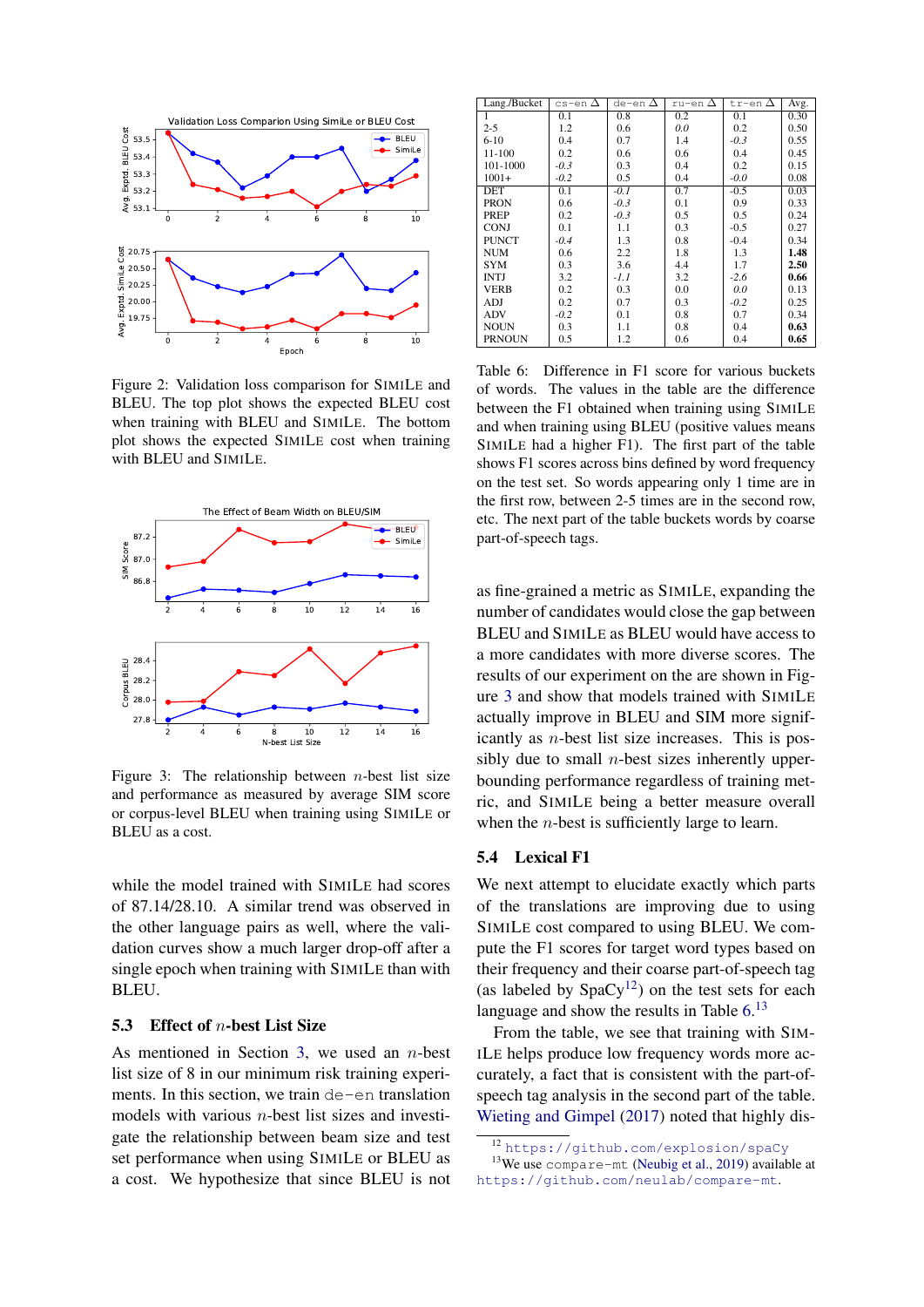<span id="page-7-1"></span>

| <b>BLEU</b><br>I will have a personal opinion on it.<br>$\mathfrak{2}$<br>I will tell you my personal opinion<br>I will tell my personal opinion about it.<br><b>SIMILE</b><br>4<br>of him.<br>I will have a personal view of it.<br>MLE.<br>2<br><b>BLEU</b><br>I was very different from me.<br>$\Omega$<br>For me, it was very different.<br><b>SIMILE</b><br>In my case, it was very varied.<br>4<br>In me, it was very different.<br>MLE.<br>We make the City of Life Life.<br><b>BLEU</b><br>$\Omega$<br>We make the city viable.<br>We're making the city liveable.<br><b>SIMILE</b><br>3<br>We make the City of Life.<br>MLE.<br>$\mathbf{0}$<br><b>BLEU</b><br>$\Omega$<br>The White House chairman, the White House chip called a ridiculous.<br>The head of the White House said<br>The White House's head, he described the conversation as ridiculous.<br><b>SIMILE</b><br>4<br>that the conversation was ridicu-<br>MLE.<br>The White House chief, he called the White House, he called a ridiculous.<br>1<br>lous.<br>According to the former party lead-<br><b>BLEU</b><br>$\overline{3}$<br>According to former party leaders, the debate has so far had to be "elevated"<br>ers, so far the discussion has been<br>to an expression of opinion without concrete arguments."<br>predominated by expressions of<br>5<br>In the view of former party leaders, the debate has been based on emotions<br><b>SIMILE</b><br>opinion based on emotions, without<br>without specific arguments."<br>concrete arguments.<br>MLE.<br>$\overline{4}$<br>In the view of former party leaders, in the debate, has been based on emotions<br>without specific arguments."<br>We are talking about the 21st century: servants.<br><b>BLEU</b><br>4<br>We are talking about the 21st cen-<br><b>SIMILE</b><br>In the 21st century, the 21st century is servants.<br>tury: servants.<br>In the 21st century, the 21st century is servants.<br>MLE.<br>0<br>3<br>They also reminded them.<br><b>BLEU</b><br>There are no Dr. Caglar.<br>Prof. Dr. Caglar continued:<br><b>SIMILE</b><br>0<br>3<br>They also reminded them.<br>MLE. | Reference | System | Human Score | Translation |
|-----------------------------------------------------------------------------------------------------------------------------------------------------------------------------------------------------------------------------------------------------------------------------------------------------------------------------------------------------------------------------------------------------------------------------------------------------------------------------------------------------------------------------------------------------------------------------------------------------------------------------------------------------------------------------------------------------------------------------------------------------------------------------------------------------------------------------------------------------------------------------------------------------------------------------------------------------------------------------------------------------------------------------------------------------------------------------------------------------------------------------------------------------------------------------------------------------------------------------------------------------------------------------------------------------------------------------------------------------------------------------------------------------------------------------------------------------------------------------------------------------------------------------------------------------------------------------------------------------------------------------------------------------------------------------------------------------------------------------------------------------------------------------------------------------------------------------------------------------------------------------------------------------------------------------------------------------------------------------------------------------------------------------------------------------------------------------------------------------------------------------------|-----------|--------|-------------|-------------|
|                                                                                                                                                                                                                                                                                                                                                                                                                                                                                                                                                                                                                                                                                                                                                                                                                                                                                                                                                                                                                                                                                                                                                                                                                                                                                                                                                                                                                                                                                                                                                                                                                                                                                                                                                                                                                                                                                                                                                                                                                                                                                                                                   |           |        |             |             |
|                                                                                                                                                                                                                                                                                                                                                                                                                                                                                                                                                                                                                                                                                                                                                                                                                                                                                                                                                                                                                                                                                                                                                                                                                                                                                                                                                                                                                                                                                                                                                                                                                                                                                                                                                                                                                                                                                                                                                                                                                                                                                                                                   |           |        |             |             |
|                                                                                                                                                                                                                                                                                                                                                                                                                                                                                                                                                                                                                                                                                                                                                                                                                                                                                                                                                                                                                                                                                                                                                                                                                                                                                                                                                                                                                                                                                                                                                                                                                                                                                                                                                                                                                                                                                                                                                                                                                                                                                                                                   |           |        |             |             |
|                                                                                                                                                                                                                                                                                                                                                                                                                                                                                                                                                                                                                                                                                                                                                                                                                                                                                                                                                                                                                                                                                                                                                                                                                                                                                                                                                                                                                                                                                                                                                                                                                                                                                                                                                                                                                                                                                                                                                                                                                                                                                                                                   |           |        |             |             |
|                                                                                                                                                                                                                                                                                                                                                                                                                                                                                                                                                                                                                                                                                                                                                                                                                                                                                                                                                                                                                                                                                                                                                                                                                                                                                                                                                                                                                                                                                                                                                                                                                                                                                                                                                                                                                                                                                                                                                                                                                                                                                                                                   |           |        |             |             |
|                                                                                                                                                                                                                                                                                                                                                                                                                                                                                                                                                                                                                                                                                                                                                                                                                                                                                                                                                                                                                                                                                                                                                                                                                                                                                                                                                                                                                                                                                                                                                                                                                                                                                                                                                                                                                                                                                                                                                                                                                                                                                                                                   |           |        |             |             |
|                                                                                                                                                                                                                                                                                                                                                                                                                                                                                                                                                                                                                                                                                                                                                                                                                                                                                                                                                                                                                                                                                                                                                                                                                                                                                                                                                                                                                                                                                                                                                                                                                                                                                                                                                                                                                                                                                                                                                                                                                                                                                                                                   |           |        |             |             |
|                                                                                                                                                                                                                                                                                                                                                                                                                                                                                                                                                                                                                                                                                                                                                                                                                                                                                                                                                                                                                                                                                                                                                                                                                                                                                                                                                                                                                                                                                                                                                                                                                                                                                                                                                                                                                                                                                                                                                                                                                                                                                                                                   |           |        |             |             |
|                                                                                                                                                                                                                                                                                                                                                                                                                                                                                                                                                                                                                                                                                                                                                                                                                                                                                                                                                                                                                                                                                                                                                                                                                                                                                                                                                                                                                                                                                                                                                                                                                                                                                                                                                                                                                                                                                                                                                                                                                                                                                                                                   |           |        |             |             |
|                                                                                                                                                                                                                                                                                                                                                                                                                                                                                                                                                                                                                                                                                                                                                                                                                                                                                                                                                                                                                                                                                                                                                                                                                                                                                                                                                                                                                                                                                                                                                                                                                                                                                                                                                                                                                                                                                                                                                                                                                                                                                                                                   |           |        |             |             |
|                                                                                                                                                                                                                                                                                                                                                                                                                                                                                                                                                                                                                                                                                                                                                                                                                                                                                                                                                                                                                                                                                                                                                                                                                                                                                                                                                                                                                                                                                                                                                                                                                                                                                                                                                                                                                                                                                                                                                                                                                                                                                                                                   |           |        |             |             |
|                                                                                                                                                                                                                                                                                                                                                                                                                                                                                                                                                                                                                                                                                                                                                                                                                                                                                                                                                                                                                                                                                                                                                                                                                                                                                                                                                                                                                                                                                                                                                                                                                                                                                                                                                                                                                                                                                                                                                                                                                                                                                                                                   |           |        |             |             |
|                                                                                                                                                                                                                                                                                                                                                                                                                                                                                                                                                                                                                                                                                                                                                                                                                                                                                                                                                                                                                                                                                                                                                                                                                                                                                                                                                                                                                                                                                                                                                                                                                                                                                                                                                                                                                                                                                                                                                                                                                                                                                                                                   |           |        |             |             |
|                                                                                                                                                                                                                                                                                                                                                                                                                                                                                                                                                                                                                                                                                                                                                                                                                                                                                                                                                                                                                                                                                                                                                                                                                                                                                                                                                                                                                                                                                                                                                                                                                                                                                                                                                                                                                                                                                                                                                                                                                                                                                                                                   |           |        |             |             |
|                                                                                                                                                                                                                                                                                                                                                                                                                                                                                                                                                                                                                                                                                                                                                                                                                                                                                                                                                                                                                                                                                                                                                                                                                                                                                                                                                                                                                                                                                                                                                                                                                                                                                                                                                                                                                                                                                                                                                                                                                                                                                                                                   |           |        |             |             |
|                                                                                                                                                                                                                                                                                                                                                                                                                                                                                                                                                                                                                                                                                                                                                                                                                                                                                                                                                                                                                                                                                                                                                                                                                                                                                                                                                                                                                                                                                                                                                                                                                                                                                                                                                                                                                                                                                                                                                                                                                                                                                                                                   |           |        |             |             |
|                                                                                                                                                                                                                                                                                                                                                                                                                                                                                                                                                                                                                                                                                                                                                                                                                                                                                                                                                                                                                                                                                                                                                                                                                                                                                                                                                                                                                                                                                                                                                                                                                                                                                                                                                                                                                                                                                                                                                                                                                                                                                                                                   |           |        |             |             |
|                                                                                                                                                                                                                                                                                                                                                                                                                                                                                                                                                                                                                                                                                                                                                                                                                                                                                                                                                                                                                                                                                                                                                                                                                                                                                                                                                                                                                                                                                                                                                                                                                                                                                                                                                                                                                                                                                                                                                                                                                                                                                                                                   |           |        |             |             |
|                                                                                                                                                                                                                                                                                                                                                                                                                                                                                                                                                                                                                                                                                                                                                                                                                                                                                                                                                                                                                                                                                                                                                                                                                                                                                                                                                                                                                                                                                                                                                                                                                                                                                                                                                                                                                                                                                                                                                                                                                                                                                                                                   |           |        |             |             |
|                                                                                                                                                                                                                                                                                                                                                                                                                                                                                                                                                                                                                                                                                                                                                                                                                                                                                                                                                                                                                                                                                                                                                                                                                                                                                                                                                                                                                                                                                                                                                                                                                                                                                                                                                                                                                                                                                                                                                                                                                                                                                                                                   |           |        |             |             |
|                                                                                                                                                                                                                                                                                                                                                                                                                                                                                                                                                                                                                                                                                                                                                                                                                                                                                                                                                                                                                                                                                                                                                                                                                                                                                                                                                                                                                                                                                                                                                                                                                                                                                                                                                                                                                                                                                                                                                                                                                                                                                                                                   |           |        |             |             |
|                                                                                                                                                                                                                                                                                                                                                                                                                                                                                                                                                                                                                                                                                                                                                                                                                                                                                                                                                                                                                                                                                                                                                                                                                                                                                                                                                                                                                                                                                                                                                                                                                                                                                                                                                                                                                                                                                                                                                                                                                                                                                                                                   |           |        |             |             |
|                                                                                                                                                                                                                                                                                                                                                                                                                                                                                                                                                                                                                                                                                                                                                                                                                                                                                                                                                                                                                                                                                                                                                                                                                                                                                                                                                                                                                                                                                                                                                                                                                                                                                                                                                                                                                                                                                                                                                                                                                                                                                                                                   |           |        |             |             |
|                                                                                                                                                                                                                                                                                                                                                                                                                                                                                                                                                                                                                                                                                                                                                                                                                                                                                                                                                                                                                                                                                                                                                                                                                                                                                                                                                                                                                                                                                                                                                                                                                                                                                                                                                                                                                                                                                                                                                                                                                                                                                                                                   |           |        |             |             |

Table 7: Translation examples for min-risk models trained with SIMILE and BLEU and our baseline MLE model.

criminative parts-of-speech, such as nouns, proper nouns, and numbers, made the most contribution to the sentence embeddings. Other works [\(Pham](#page-11-3) [et al.,](#page-11-3) [2015;](#page-11-3) [Wieting et al.,](#page-11-4) [2016\)](#page-11-4) have also found that when training semantic embeddings using an averaging function, embeddings that bear the most information regarding the meaning have larger norms. We also see that these same parts-ofspeech (nouns, proper nouns, numbers) have the largest difference in F1 scores between SIMILE and BLEU. Other parts-of-speech like symbols and interjections have high F1 scores as well, and words belonging to these classes are both relatively rare and highly discriminative regarding the semantics of the sentence.<sup>[14](#page-7-0)</sup> In contrast, parts-ofspeech that in general convey little semantic information and are more common, like determiners, show very little difference in F1 between the two approaches.

#### 6 Qualitative Analysis

We show examples of the output of all three systems in Table [7](#page-7-1) from the test sets, along with their human scores which are on a 0-5 scale. The first 5 examples show cases where SIMILE better captures the semantics than BLEU or MLE. In the first three, the SIMILE model adds a crucial word that the other two systems omit. This makes a significant difference in preserving the semantics of the translation. These words include verbs (*tells*), prepositions (*For*), adverbs (*viable*) and nouns (*conversation*). The fourth and fifth examples also show how SIMILE can lead to more fluent outputs and is effective on longer sentences.

The last two examples are failure cases of using SIMILE. In the first, it repeats a phrase, just as the MLE model does and is unable to smooth it out as the BLEU model is able to do. In the last example, SIMILE again tries to include words (*Dr. Caglar*) significant to the semantics of the sentence. However it misses on the rest of translation, despite being the only system to include this noun phrase.

#### 7 Metric Comparison

We took all outputs of the validation set of the de-en data for our best SIMILE and BLEU models, as measured by BLEU validation scores, and we sorted the outputs by the following statistic:

$$
|\Delta BLEU| - |\Delta SIM|
$$

where BLEU in this case refers to sentence-level BLEU. Examples of some of the highest and lowest scoring sentence pairs are shown in Table [8](#page-8-0) along with the system they came from (either trained with a BLEU cost or SIMILE cost).

The top half of the table shows examples where the difference in SIM scores is large, but the difference in BLEU scores is small. From these examples, we see that when SIM scores are very different, there is a difference in the meanings of the generated sentences. However, when the BLEU scores are very close, this is not the case. In fact, in these examples, less accurate translations have

<span id="page-7-0"></span><sup>&</sup>lt;sup>14</sup>Note that in the data, interjections (INTJ) often correspond to words like *Yes* and *No* which tend to be very important regarding the semantics of the translation in these cases.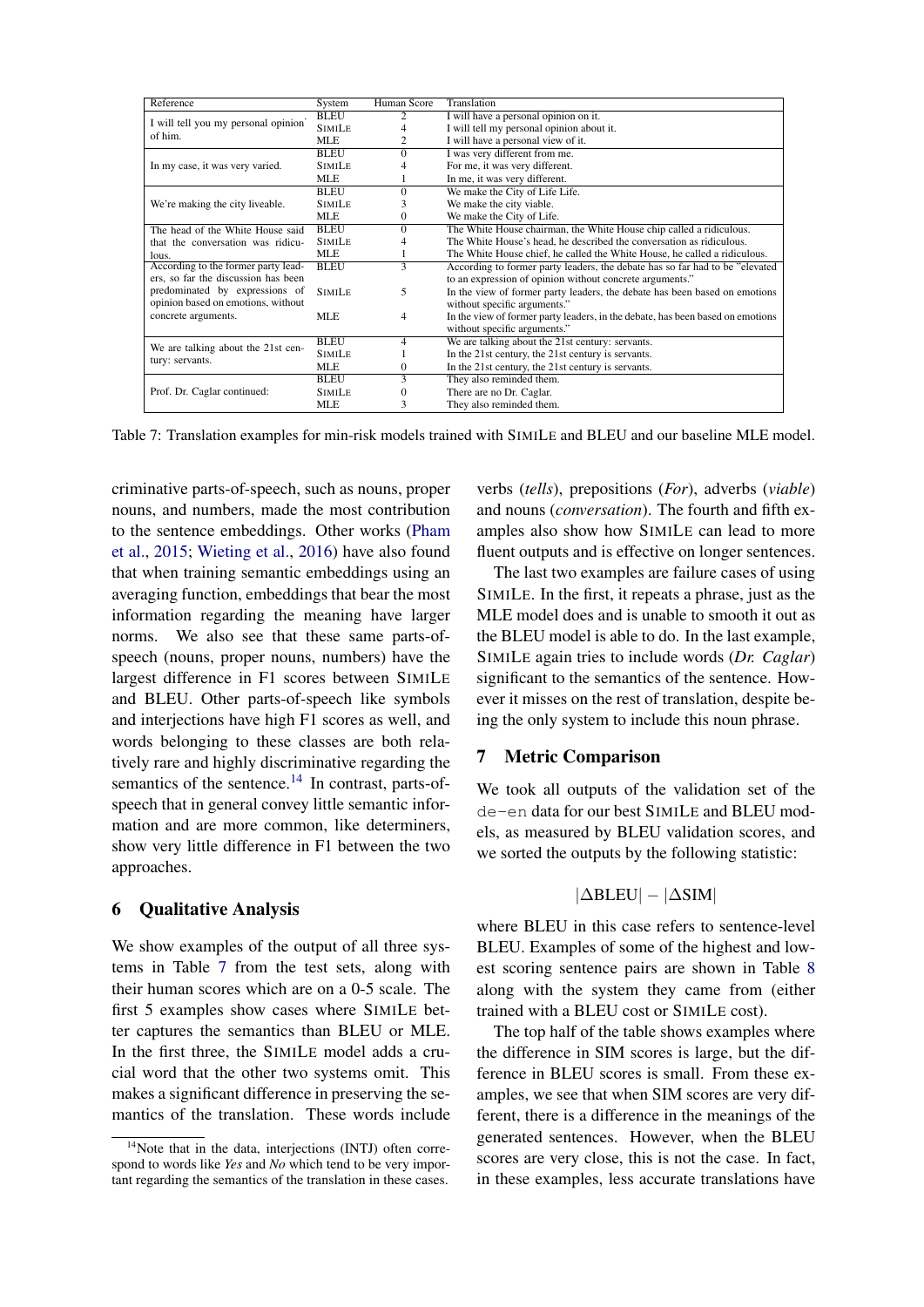<span id="page-8-0"></span>

| System        | Sentence                                               | <b>BLEU</b> | <b>SIM</b> | $\Delta$ BLEU | $\Delta$ SIM |
|---------------|--------------------------------------------------------|-------------|------------|---------------|--------------|
| Reference     | Workers have begun to clean up in Röszke.              |             |            |               |              |
| <b>BLEU</b>   | Workers are beginning to clean up workers.             | 29.15       | 69.12      |               |              |
| <b>SIMILE</b> | In Röszke, workers are beginning to clean up.          | 25.97       | 95.39      | $-3.18$       | 26.27        |
| Reference     | All that stuff sure does take a toll.                  |             |            |               |              |
| <b>BLEU</b>   | None of this takes a toll.                             | 25.98       | 54.52      |               |              |
| <b>SIMILE</b> | All of this is certain to take its toll.               | 18.85       | 77.20      | $-7.13$       | 32.46        |
| Reference     | Another advantage is that they have fewer enemies.     |             |            |               |              |
| <b>BLEU</b>   | Another benefit: they have less enemies.               | 24.51       | 81.20      |               |              |
| <b>SIMILE</b> | Another advantage: they have fewer enemies.            | 58.30       | 90.76      | 56.69         | 9.56         |
| Reference     | I don't know how to explain - it's really unique.      |             |            |               |              |
| <b>BLEU</b>   | I do not know how to explain it - it is really unique. | 39.13       | 97.42      |               |              |
| <b>SIMILE</b> | I don't know how to explain - it is really unique.     | 78.25       | 99.57      | 39.12         | 2.15         |

Table 8: Translation examples where the  $|\Delta BLEU| - |\Delta SIM|$  statistic is among the highest and lowest in the validation set. The top two rows show examples where the generated sentences have similar sentence-level BLEU scores but quite different SIM scores. The bottom two rows show the converse. Negative values indicate the SIMILE system had a higher score for that sentence.

higher BLEU scores than more accurate ones. In the first sentence, an important clause is left out (*in Röszke*) and in the second, the generated sentence from the BLEU system actually negates the reference, despite having a higher BLEU score than the sentence from the SIMILE system.

Conversely, the bottom half of the table shows examples where the difference in BLEU scores is large, but the difference in SIM scores is small. From these examples, we can see that when BLEU scores are very different, the semantics of the sentence can still be preserved. However, the SIM score of these generated sentences with the references are close to each other, as we would hope to see. These examples illustrate a well-known problem with BLEU where synonyms, punctuation changes, and other small deviations from the reference can have a large impact on the score. As can be seen from the examples, these are less of a problem for the SIM metric.

## 8 Related Work

The seminal work on training machine translation systems to optimize particular evaluation measures was performed by [Och](#page-10-13) [\(2003\)](#page-10-13), who introduced minimum error rate training (MERT) and used it to optimize several different metrics in statistical MT (SMT). This was followed by a large number of alternative methods for optimizing machine translation systems based on minimum risk [\(Smith and Eisner,](#page-11-11) [2006\)](#page-11-11), maximum margin [\(Watanabe et al.,](#page-11-12) [2007\)](#page-11-12), or ranking [\(Hop](#page-10-14)[kins and May,](#page-10-14) [2011\)](#page-10-14), among many others.

Within the context of SMT, there have also been studies on the stability of particular metrics for optimization. [Cer et al.](#page-10-15) [\(2010\)](#page-10-15) compared several

metrics to optimize for SMT, finding BLEU to be robust as a training metric and finding that the most effective and most stable metrics for training are not necessarily the same as the best metrics for automatic evaluation. The WMT shared tasks included tunable metric tasks in 2011 [\(Callison-](#page-10-16)[Burch et al.,](#page-10-16) [2011\)](#page-10-16) and again in 2015 (Stanojević [et al.,](#page-11-13) [2015\)](#page-11-13) and 2016 [\(Jawaid et al.,](#page-10-17) [2016\)](#page-10-17). In these tasks, participants submitted metrics to optimize during training or combinations of metrics and optimizers, given a fixed SMT system. The 2011 results showed that nearly all metrics performed similarly to one another. The 2015 and 2016 results showed more variation among metrics, but also found that BLEU was a strong choice overall, echoing the results of [Cer et al.](#page-10-15) [\(2010\)](#page-10-15). We have shown that our metric stabilizes training for NMT more than BLEU, which is a promising result given the limited success of the broad spectrum of previous attempts to discover easily tunable metrics in the context of SMT.

Some researchers have found success in terms of improved human judgments when training to maximize metrics other than BLEU for SMT. [Lo](#page-10-18) [et al.](#page-10-18) [\(2013\)](#page-10-18) and [Beloucif et al.](#page-9-9) [\(2014\)](#page-9-9) trained SMT systems to maximize variants of MEANT, a metric based on semantic roles. [Liu et al.](#page-10-19) [\(2011\)](#page-10-19) trained systems using TESLA, a family of metrics based on softly matching n-grams using lemmas, WordNet synsets, and part-of-speech tags. We have demonstrated that our metric similarly leads to gains in performance as assessed by human annotators, and our method has an auxiliary advantage of being much simpler than these previous hand-engineered measures.

[Shen et al.](#page-11-14) [\(2016\)](#page-11-14) explored minimum risk train-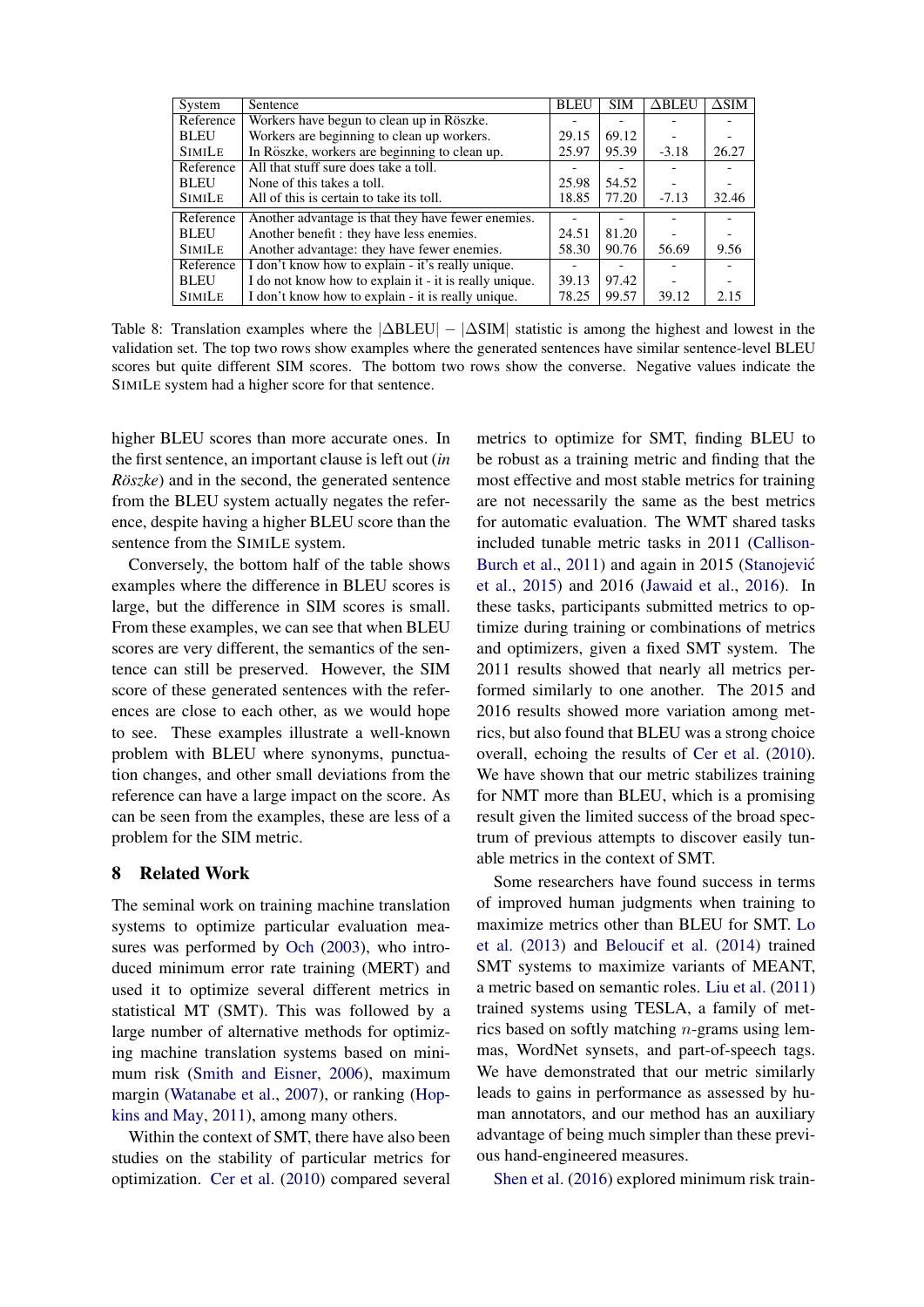ing for NMT, finding that a sentence-level BLEU score led to the best performance even when evaluated under other metrics. These results differ from the usual results obtained for SMT systems, in which tuning to optimize a metric leads to the best performance on that metric [\(Och,](#page-10-13) [2003\)](#page-10-13). [Edunov](#page-10-6) [et al.](#page-10-6) [\(2018\)](#page-10-6) compared structured losses for NMT, also using sentence-level BLEU. They found risk to be an effective and robust choice, so we use risk as well in this paper.

## 9 Conclusion

We have proposed SIMILE, an alternative to BLEU for use as a reward in minimum risk training. We have found that SIMILE not only outperforms BLEU on automatic evaluations, it correlates better with human judgments as well. Our analysis also shows that using this metric eases optimization and the translations tend to be richer in correct, semantically important words.

This is the first time to our knowledge that a continuous metric of semantic similarity has been proposed for NMT optimization and shown to outperform sentence-level BLEU, and we hope that this can be the starting point for more research in this direction.

# A Appendix

## <span id="page-9-8"></span>A.1 Annotation Instructions

Below are the annotation instructions used by translators for evaluation.

- 0. The meaning is completely different or the output is meaningless
- 1. The topic is the same but the meaning is different
- 2. Some key information is different
- 3. The key information is the same but the details differ
- 4. Meaning is essentially equal but some expressions are unnatural
- 5. Meaning is essentially equal and the two sentences are well-formed English

## References

- <span id="page-9-6"></span>Eneko Agirre, Carmen Banea, Claire Cardie, Daniel Cer, Mona Diab, Aitor Gonzalez-Agirre, Weiwei Guo, Inigo Lopez-Gazpio, Montse Maritxalar, Rada Mihalcea, German Rigau, Larraitz Uria, and Janyce Wiebe. 2015. SemEval-2015 task 2: Semantic textual similarity, English, Spanish and pilot on interpretability. In *Proceedings of the 9th International Workshop on Semantic Evaluation (SemEval 2015)*.
- <span id="page-9-5"></span>Eneko Agirre, Carmen Banea, Claire Cardie, Daniel Cer, Mona Diab, Aitor Gonzalez-Agirre, Weiwei Guo, Rada Mihalcea, German Rigau, and Janyce Wiebe. 2014. SemEval-2014 task 10: Multilingual semantic textual similarity. In *Proceedings of the 8th International Workshop on Semantic Evaluation (SemEval 2014)*.
- <span id="page-9-7"></span>Eneko Agirre, Carmen Banea, Daniel Cer, Mona Diab, Aitor Gonzalez-Agirre, Rada Mihalcea, German Rigau, and Janyce Wiebe. 2016. SemEval-2016 task 1: Semantic textual similarity, monolingual and cross-lingual evaluation. *Proceedings of SemEval*, pages 497–511.
- <span id="page-9-4"></span>Eneko Agirre, Daniel Cer, Mona Diab, Aitor Gonzalez-Agirre, and Weiwei Guo. 2013. \* sem 2013 shared task: Semantic textual similarity. In *Second Joint Conference on Lexical and Computational Semantics (\* SEM), Volume 1: Proceedings of the Main Conference and the Shared Task: Semantic Textual Similarity*, volume 1, pages 32–43.
- <span id="page-9-3"></span>Eneko Agirre, Mona Diab, Daniel Cer, and Aitor Gonzalez-Agirre. 2012. SemEval-2012 task 6: A pilot on semantic textual similarity. In *Proceedings of the First Joint Conference on Lexical and Computational Semantics-Volume 1: Proceedings of the main conference and the shared task, and Volume 2: Proceedings of the Sixth International Workshop on Semantic Evaluation*. Association for Computational Linguistics.
- <span id="page-9-2"></span>Dzmitry Bahdanau, Kyunghyun Cho, and Yoshua Bengio. 2015. Neural machine translation by jointly learning to align and translate. In *Proceedings of the International Conference on Learning Representations*.
- <span id="page-9-9"></span>Meriem Beloucif, Chi-kiu Lo, and Dekai Wu. 2014. Improving MEANT based semantically tuned SMT. In *Proceedings of 11th International Workshop on Spoken Language Translation (IWSLT 2014)*.
- <span id="page-9-1"></span>Ondřej Bojar, Rajen Chatterjee, Christian Federmann, Yvette Graham, Barry Haddow, Shujian Huang, Matthias Huck, Philipp Koehn, Qun Liu, Varvara Logacheva, et al. 2017. Findings of the 2017 conference on machine translation (wmt17). In *Proceedings of the Second Conference on Machine Translation*, pages 169–214.
- <span id="page-9-0"></span>Ondřej Bojar, Christian Federmann, Mark Fishel, Yvette Graham, Barry Haddow, Philipp Koehn, and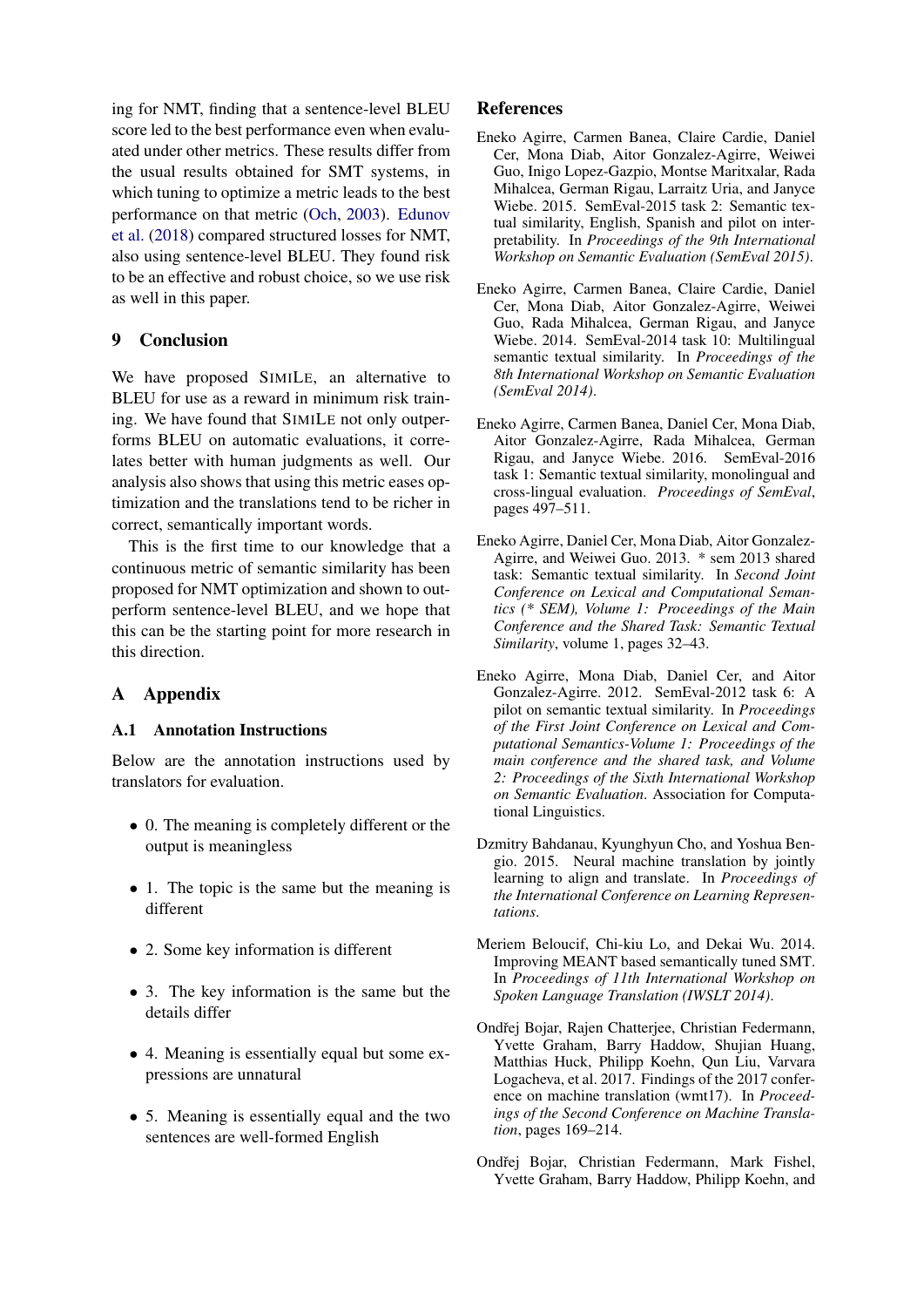Christof Monz. 2018. Findings of the 2018 conference on machine translation (wmt18). In *Proceedings of the Third Conference on Machine Translation: Shared Task Papers*, pages 272–303. Association for Computational Linguistics.

- <span id="page-10-16"></span>Chris Callison-Burch, Philipp Koehn, Christof Monz, and Omar Zaidan. 2011. [Findings of the 2011 work](http://aclweb.org/anthology/W11-2103)[shop on statistical machine translation.](http://aclweb.org/anthology/W11-2103) In *Proceedings of the Sixth Workshop on Statistical Machine Translation*, pages 22–64. Association for Computational Linguistics.
- <span id="page-10-15"></span>Daniel Cer, Christopher D. Manning, and Daniel Jurafsky. 2010. [The best lexical metric for phrase-based](http://aclweb.org/anthology/N10-1080) [statistical mt system optimization.](http://aclweb.org/anthology/N10-1080) In *Human Language Technologies: The 2010 Annual Conference of the North American Chapter of the Association for Computational Linguistics*, pages 555–563. Association for Computational Linguistics.
- <span id="page-10-4"></span>Alexis Conneau, Douwe Kiela, Holger Schwenk, Loïc Barrault, and Antoine Bordes. 2017. Supervised learning of universal sentence representations from natural language inference data. In *Proceedings of the 2017 Conference on Empirical Methods in Natural Language Processing*, pages 670–680, Copenhagen, Denmark.
- <span id="page-10-1"></span>Michael Denkowski and Alon Lavie. 2014. Meteor universal: Language specific translation evaluation for any target language. In *Proceedings of the EACL 2014 Workshop on Statistical Machine Translation*.
- <span id="page-10-6"></span>Sergey Edunov, Myle Ott, Michael Auli, David Grangier, et al. 2018. Classical structured prediction losses for sequence to sequence learning. In *Proceedings of NAACL*, volume 1, pages 355–364.
- <span id="page-10-7"></span>Jonas Gehring, Michael Auli, David Grangier, Denis Yarats, and Yann N Dauphin. 2017. Convolutional sequence to sequence learning. *arXiv preprint arXiv:1705.03122*.
- <span id="page-10-3"></span>Felix Hill, Kyunghyun Cho, and Anna Korhonen. 2016. Learning distributed representations of sentences from unlabelled data. In *Proceedings of the 2016 Conference of the North American Chapter of the Association for Computational Linguistics: Human Language Technologies*.
- <span id="page-10-14"></span>Mark Hopkins and Jonathan May. 2011. Tuning as ranking. In *Proceedings of the Conference on Empirical Methods in Natural Language Processing*, pages 1352–1362. Association for Computational Linguistics.
- <span id="page-10-17"></span>Bushra Jawaid, Amir Kamran, Miloš Stanojević, and Ondřej Bojar. 2016. [Results of the wmt16 tuning](https://doi.org/10.18653/v1/W16-2303) [shared task.](https://doi.org/10.18653/v1/W16-2303) In *Proceedings of the First Conference on Machine Translation: Volume 2, Shared Task Papers*, pages 232–238. Association for Computational Linguistics.
- <span id="page-10-11"></span>Philipp Koehn. 2004. Statistical significance tests for machine translation evaluation. In *Proceedings of the 2004 conference on empirical methods in natural language processing*, pages 388–395.
- <span id="page-10-2"></span>Quoc V. Le and Tomas Mikolov. 2014. Distributed representations of sentences and documents. *arXiv preprint arXiv:1405.4053*.
- <span id="page-10-9"></span>Chin-Yew Lin and Franz Josef Och. 2004. Orange: a method for evaluating automatic evaluation metrics for machine translation. In *Proceedings of the Conference on Computational Linguistics*, pages 501– 507.
- <span id="page-10-19"></span>Chang Liu, Daniel Dahlmeier, and Hwee Tou Ng. 2011. [Better evaluation metrics lead to better ma](http://www.aclweb.org/anthology/D11-1035)[chine translation.](http://www.aclweb.org/anthology/D11-1035) In *Proceedings of the 2011 Conference on Empirical Methods in Natural Language Processing*, pages 375–384, Edinburgh, Scotland, UK. Association for Computational Linguistics.
- <span id="page-10-18"></span>Chi-kiu Lo, Karteek Addanki, Markus Saers, and Dekai Wu. 2013. [Improving machine translation by](http://aclweb.org/anthology/P13-2067) [training against an automatic semantic frame based](http://aclweb.org/anthology/P13-2067) [evaluation metric.](http://aclweb.org/anthology/P13-2067) In *Proceedings of the 51st Annual Meeting of the Association for Computational Linguistics (Volume 2: Short Papers)*, pages 375–381. Association for Computational Linguistics.
- <span id="page-10-12"></span>Graham Neubig, Zi-Yi Dou, Junjie Hu, Paul Michel, Danish Pruthi, Xinyi Wang, and John Wieting. 2019. [compare-mt: A tool for holistic comparison of lan](http://arxiv.org/abs/1903.07926)[guage generation systems.](http://arxiv.org/abs/1903.07926) In *Meeting of the North American Chapter of the Association for Computational Linguistics (NAACL) Demo Track*, Minneapolis, USA.
- <span id="page-10-13"></span>Franz Josef Och. 2003. [Minimum error rate training in](http://aclweb.org/anthology/P03-1021) [statistical machine translation.](http://aclweb.org/anthology/P03-1021) In *Proceedings of the 41st Annual Meeting of the Association for Computational Linguistics*.
- <span id="page-10-5"></span>Matteo Pagliardini, Prakhar Gupta, and Martin Jaggi. 2017. Unsupervised learning of sentence embeddings using compositional n-gram features. *arXiv preprint arXiv:1703.02507*.
- <span id="page-10-0"></span>Kishore Papineni, Salim Roukos, Todd Ward, and Wei-Jing Zhu. 2002. Bleu: a method for automatic evaluation of machine translation. In *Proceedings of 40th Annual Meeting of the Association for Computational Linguistics*, pages 311–318, Philadelphia, Pennsylvania, USA.
- <span id="page-10-10"></span>Razvan Pascanu, Tomas Mikolov, and Yoshua Bengio. 2012. On the difficulty of training recurrent neural networks. *arXiv preprint arXiv:1211.5063*.
- <span id="page-10-8"></span>Gabriel Pereyra, George Tucker, Jan Chorowski, Łukasz Kaiser, and Geoffrey Hinton. 2017. Regularizing neural networks by penalizing confident output distributions. *arXiv preprint arXiv:1701.06548*.